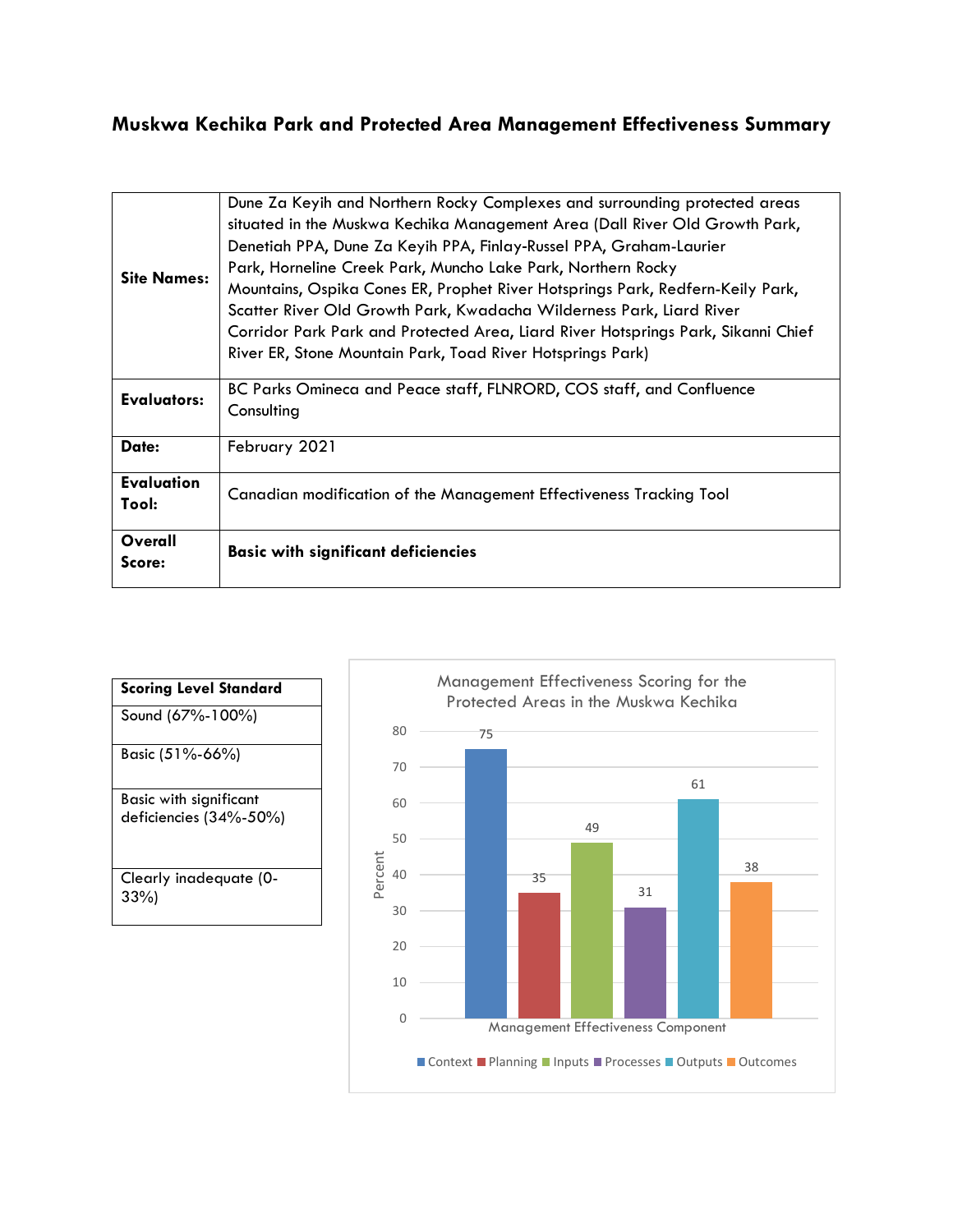|        | Context: Where are we now?                                                                                                                                                                                                                                                                                                                                                                                                                                                                                                                                                                                                                                                                                                                                                                                                                | <b>Explanation of Component:</b>                                                                                                                                                                                                                                           |
|--------|-------------------------------------------------------------------------------------------------------------------------------------------------------------------------------------------------------------------------------------------------------------------------------------------------------------------------------------------------------------------------------------------------------------------------------------------------------------------------------------------------------------------------------------------------------------------------------------------------------------------------------------------------------------------------------------------------------------------------------------------------------------------------------------------------------------------------------------------|----------------------------------------------------------------------------------------------------------------------------------------------------------------------------------------------------------------------------------------------------------------------------|
| Score: | Sound<br>Summary: Comprehensive conservation values and threats<br>assessments were completed for the protected areas (PPAs) situated<br>within the Muskwa Kechika Management Area (M-KMA). Lack of<br>information on some biodiversity elements such as species at risk is a<br>barrier to fully understanding the current conditions. The protected<br>areas of the M-KMA are set within a matrix of special management<br>that is intended to protect wildlife and wilderness across the larger<br>landscape in perpetuity: an approach that should minimize impact to<br>the protected areas and help integrate them into the larger<br>landscape. Note: The values and threats assessments were completed<br>at a large, landscape scale; some of the values and risks associated<br>with individual sites may have been overlooked. | This component evaluates<br>whether the site has relevant<br>background information<br>needed to plan and implement<br>management and to shape and<br>focus an evaluation on the most<br>important aspects of<br>management. Assesses values,<br>threats and legal status. |

|                                                                                                                                              | Planning: Where do we want to be and how will we get there?                                                                             |                                                                 |
|----------------------------------------------------------------------------------------------------------------------------------------------|-----------------------------------------------------------------------------------------------------------------------------------------|-----------------------------------------------------------------|
| Score:                                                                                                                                       | Basic with significant deficiencies                                                                                                     | <b>Explanation of Component:</b>                                |
| Summary:                                                                                                                                     |                                                                                                                                         | This component evaluates the                                    |
| Although plan development has been initiated, all 18 PPAs lack<br>formal management plans and eight of the plans have vague purpose          |                                                                                                                                         | design features of a protected<br>area or system including the  |
| statements. As a result, no site-specific objectives exist and much is<br>unknown about key cultural and conservation values. While there is |                                                                                                                                         | physical, legal and institutional<br>factors which determine    |
|                                                                                                                                              | sufficient staff direction and adequate overarching conservation<br>policy, there are disparate resources between the front country and | whether its management will be<br>relatively straightforward or |

backcountry areas of the M-KMA PPAs. For front country sites such as Liard River Hot Springs Park, there is a consistent on the ground staff presence and regulations and policies can generally be implemented. Staff are unable to enforce regulations and policies from their offices

**How BC Parks is responding:** BC Parks is on track to complete the

bundled management plan for the M-KMA PPAs by 2024.

and front country corridors.

complicated. *Assesses* 

*regulations, policies, objectives, design, management plan and broader land and water planning objectives.*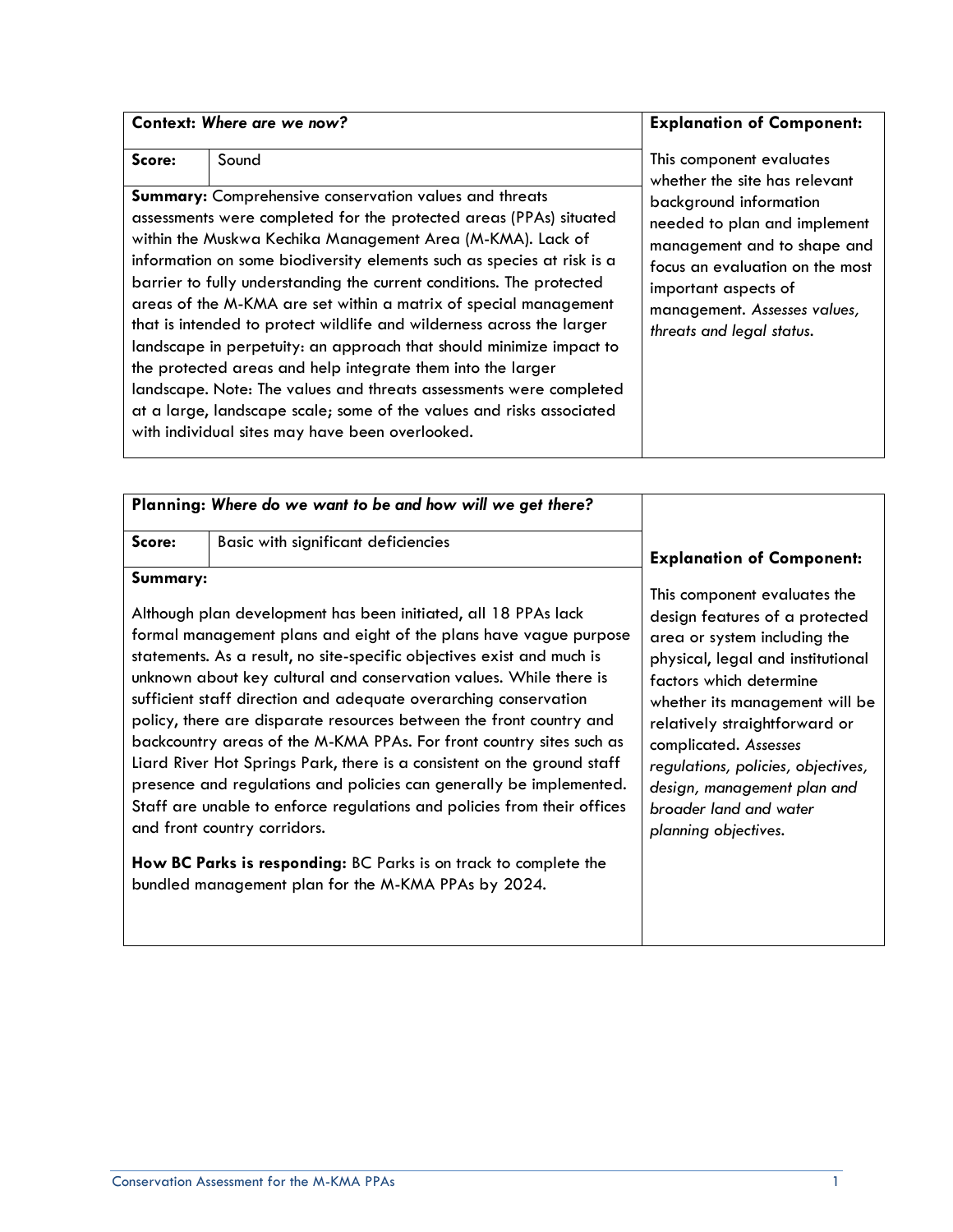| Inputs: What do we need? |  |  |  |  |
|--------------------------|--|--|--|--|
|--------------------------|--|--|--|--|

| ore<br>ω. |  |
|-----------|--|
|           |  |
|           |  |

#### **Summary:**

Front country PPAs are managed by a contracted park operator and have adequate staffing to operate campground facilities. Back country areas are largely unstaffed due to lack of easy access and low staff numbers who need to spend their time at higher use protected areas. Access to back country areas (~75% of the M-KMA PPAs) is limited by an inadequate flight budget and limited staff capacity. Currently there is one area supervisor but no full-time planner or a dedicated senor ranger for the M-KMA PPAs. The conservation specialist's time is split over all of the PPAs in the Peace and the Omineca and there is no secure budget for conservationrelated spending. In recent years, the provincial Licence Plate Program has generated funds for conservation projects in the MKMA. Equipment is adequate however training to allow staff to use the equipment is lacking.

**Score:** Basic with significant deficiencies

**How BC Parks is responding:** Since the PAME evaluation was completed, new staffing positions were secured. BC Parks shifted resources and was able to fund an additional senior park ranger for the M-KMA PPAs. Funds were also reallocated to increase flight dollars to access M-KMA PPAs, and a jet boat was purchased to improve park and protected area access.

#### **Explanation of Component:**

Assessments of protected area effectiveness repeatedly suggest that the level of resources available for management often has a major impact on effectiveness. This component attempts to evaluate inputs by developing a clear and unbiased picture of the inputs available and to identify gaps and shortfalls. *Assesses law enforcement, resources, staff numbers and training, budget, management equipment and facilities and fees.*

|          | Processes: How do we go about it?                                                                                                                                                                                                                                                                                                                                                                                                | <b>Explanation of Component:</b>                                                                                                                                                                                                             |  |  |
|----------|----------------------------------------------------------------------------------------------------------------------------------------------------------------------------------------------------------------------------------------------------------------------------------------------------------------------------------------------------------------------------------------------------------------------------------|----------------------------------------------------------------------------------------------------------------------------------------------------------------------------------------------------------------------------------------------|--|--|
| Score:   | Clearly inadequate                                                                                                                                                                                                                                                                                                                                                                                                               | Managers deal with a range of<br>issues and sound management                                                                                                                                                                                 |  |  |
| Summary: | The lack of formal management plans for the M-KMA PPAs means<br>that there is little research or monitoring occurring. The Long-Term<br>Ecological Monitoring plot that exists in Stone Mountain is producing<br>long term trend data and is unable to inform management decisions<br>at this time. This hands-off approach to biodiversity management<br>applies to all PPAs with the exception of Liard River Hot Springs Park | practices are needed to ensure<br>protected areas are managed<br>effectively. This component<br>evaluates the processes that<br>are in place to guide<br>management. Assesses the<br>protection system, research and<br>monitoring, resource |  |  |
|          | which has relatively up to date conservation signage and a<br>boardwalk system to support appropriate access. Signage and web                                                                                                                                                                                                                                                                                                    | management, and education.                                                                                                                                                                                                                   |  |  |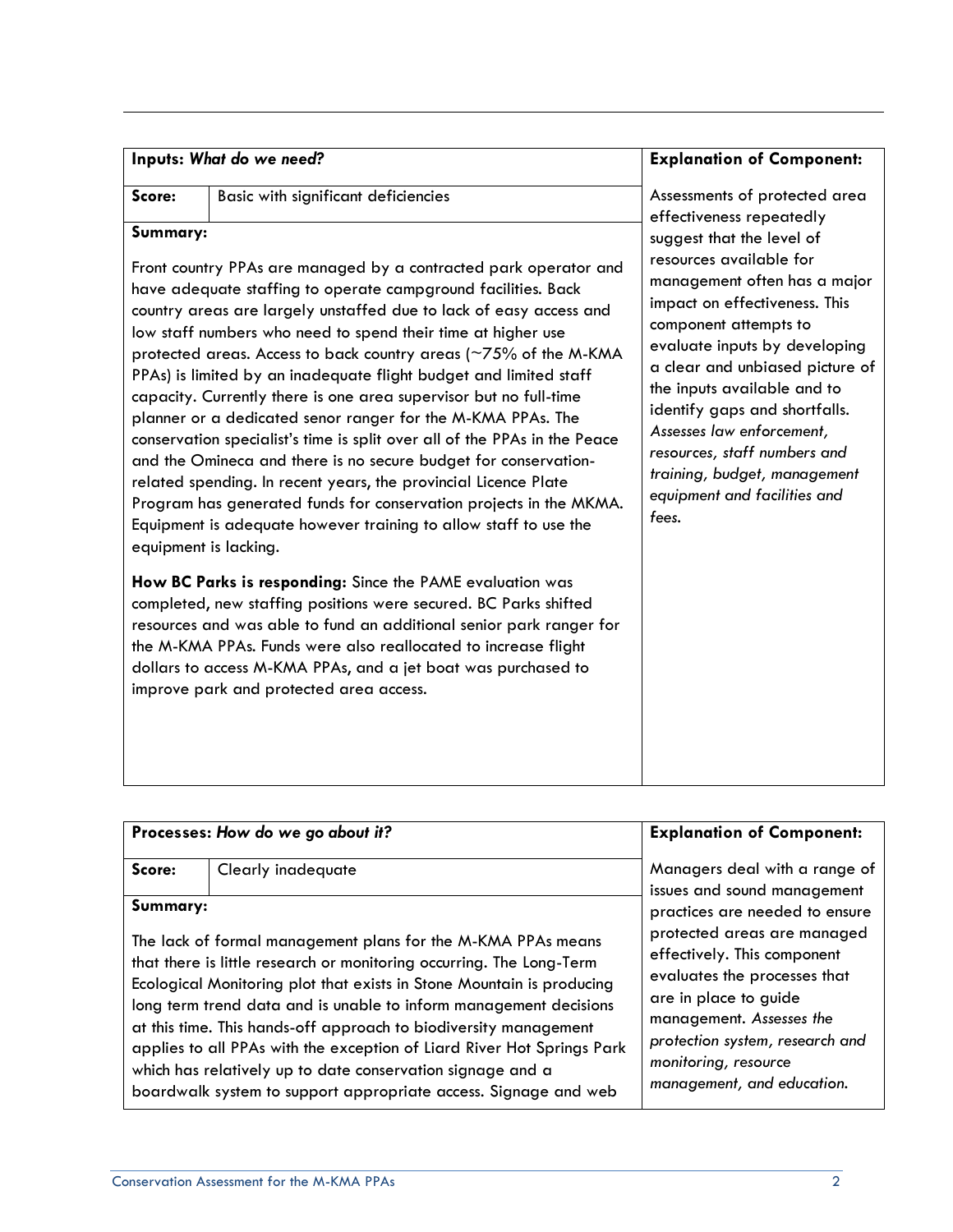| communications are out of date, uncoordinated and do not reflect the                                                                                                                                                                                                                                                                                                                                                                                                        |  |
|-----------------------------------------------------------------------------------------------------------------------------------------------------------------------------------------------------------------------------------------------------------------------------------------------------------------------------------------------------------------------------------------------------------------------------------------------------------------------------|--|
| current rules and regulations. Conservation values are expected to be                                                                                                                                                                                                                                                                                                                                                                                                       |  |
| intact due to the vast size of the majority of the MK PPAs and their                                                                                                                                                                                                                                                                                                                                                                                                        |  |
| remoteness however a lack of on-the-ground presence means this                                                                                                                                                                                                                                                                                                                                                                                                              |  |
| cannot be confirmed. Significant portions of the Complexes are                                                                                                                                                                                                                                                                                                                                                                                                              |  |
| managed as wilderness zones, and the limited public access to those                                                                                                                                                                                                                                                                                                                                                                                                         |  |
| areas currently aids in protecting the ecological values of the area.                                                                                                                                                                                                                                                                                                                                                                                                       |  |
| How BC Parks is responding: BC Parks is on track to complete the<br>bundled management plan for the M-KMA PPAs by 2024. This<br>completed plan will identify new research and monitoring needs. In<br>addition, web updates have been initiated and opportunities for new<br>signage are being explored. BC Parks is seeking funding from sources<br>such as the BC Parks Licence Plate Program and the BC Parks<br>Foundation to resource future conservation inventories. |  |

|          | Outputs: What were the results?                                                                                                                                                                                                                                                                                                                                                                                                                                                                                                                                                                                                                                                                                                                                                                                                                                                                                                                                        | <b>Explanation of Component:</b>                                                                                          |
|----------|------------------------------------------------------------------------------------------------------------------------------------------------------------------------------------------------------------------------------------------------------------------------------------------------------------------------------------------------------------------------------------------------------------------------------------------------------------------------------------------------------------------------------------------------------------------------------------------------------------------------------------------------------------------------------------------------------------------------------------------------------------------------------------------------------------------------------------------------------------------------------------------------------------------------------------------------------------------------|---------------------------------------------------------------------------------------------------------------------------|
| Score:   | <b>Basic</b>                                                                                                                                                                                                                                                                                                                                                                                                                                                                                                                                                                                                                                                                                                                                                                                                                                                                                                                                                           | This component evaluates                                                                                                  |
| Summary: | Annual work planning is conducted regularly but implementation is<br>limited due to a lack of staff and resources. The exception is Liard<br>River Hot Springs Park where management planning and<br>implementation routinely occurs. The lack of on the ground presence<br>results in staff not knowing where conservation actions are required.<br>At other times, staff are unable to pursue conservation actions because<br>of overwhelming demands on their time for basic patrol/park<br>functions. Permitting and licensing systems are adequate but there is a<br>limited ability to enforce or monitor these activities. Facilities at Liard<br>River Hot Springs Park are up to date and in good condition; facilities<br>in other M-KMA PPAs are old and not monitored or staffed. For<br>example, cabins and fire rings exist but there is no access to buy<br>firewood leading to the illegal harvesting of trees and removal of<br>woody debris to burn. | whether protected area<br>managers achieved what they<br>set out to do. Assesses work<br>planning and visitor facilities. |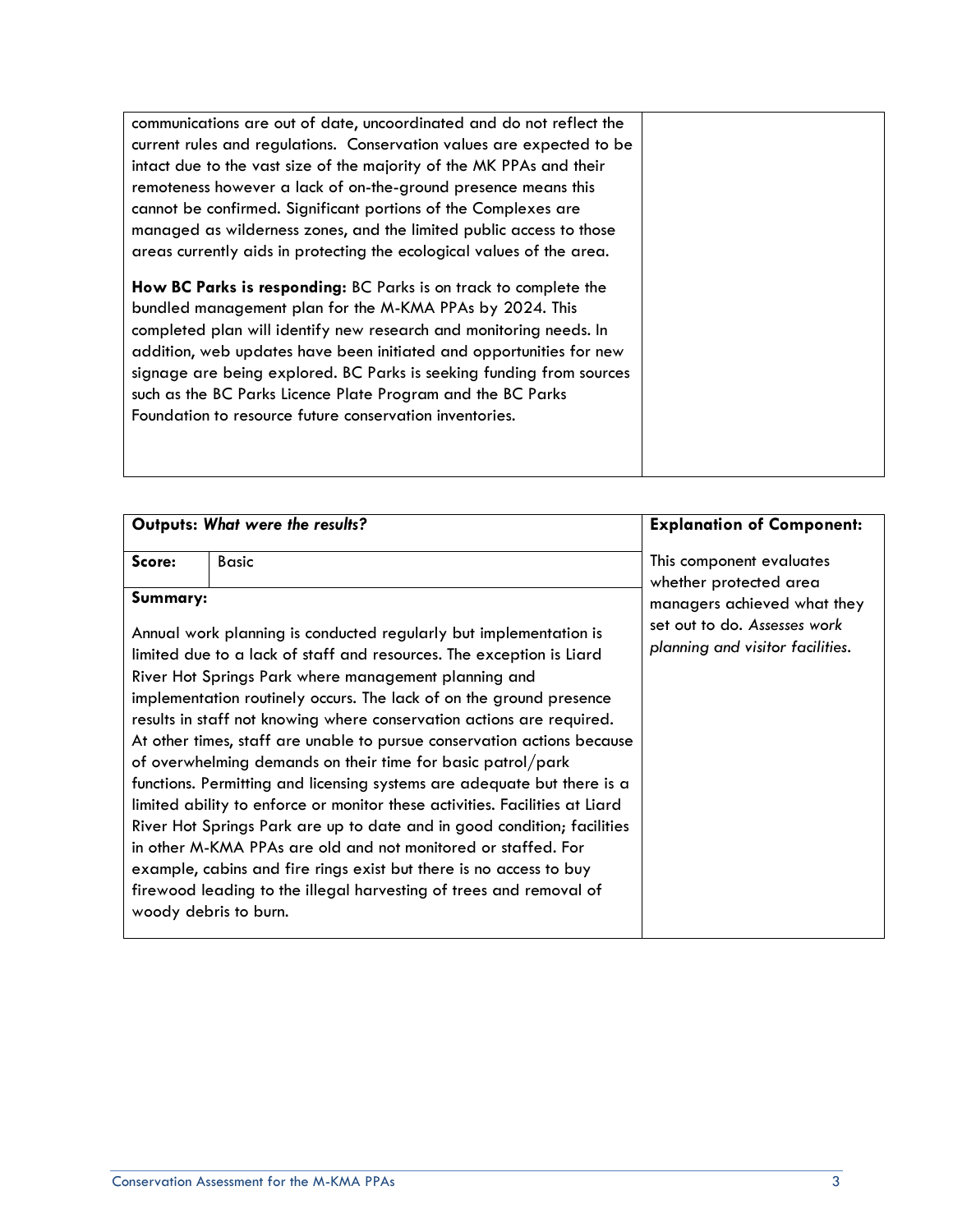| Outcomes: What did we achieve? |  |  |  |
|--------------------------------|--|--|--|
|--------------------------------|--|--|--|

| core: |  |
|-------|--|
|       |  |
|       |  |

**Score:** Basic with significant deficiencies

#### **Summary:**

Overall, there is a lack of data regarding the M-KMA protected areas, however it is possible that the remoteness, size and lack of authorized human footprint have kept the M-KMA PPAs relatively intact. Biodiversity outcomes may be consistent with those at the time of PPA establishment but there are no current data or routine visits to most of these sites to support this assumption. The lack of on-theground staff presence makes it difficult to validate conservation outcomes. Anecdotal reports by knowledgeable M-KMA users indicate predator and prey decline across the area. Additional resources are required to ground truth outcomes and enable staff to complete monitoring, management and enforcement duties. Recreational values are maintained especially for the front country areas. Location and presence of cultural values are not well known, and management of cultural values is often reactive versus proactive in nature.

**How BC Parks is responding:** Additional conservation management was initiated in the M-KMA. Surveys of thinhorn (Stone's) sheep occurred with cooperation from FLRNRORD in Kwadacha Wilderness Park and Northern Rocky Mountains parks to better inform management of this blue-listed species. In addition, the [BC Parks](https://www.inaturalist.org/projects/bc-parks)  [iNaturalist Project](https://www.inaturalist.org/projects/bc-parks) has been steadily increasing our biodiversity data across the provincial park system thanks to citizen scientists and researchers alike. BC Parks is taking advantage of existing budgets and third-party projects to address these deficiencies.

#### **Explanation of Component:**

This component evaluates whether management is maintaining the core values for which the protected area was established. *Assesses benefit to local community, condition of identified values and management actions to achieve identified values.*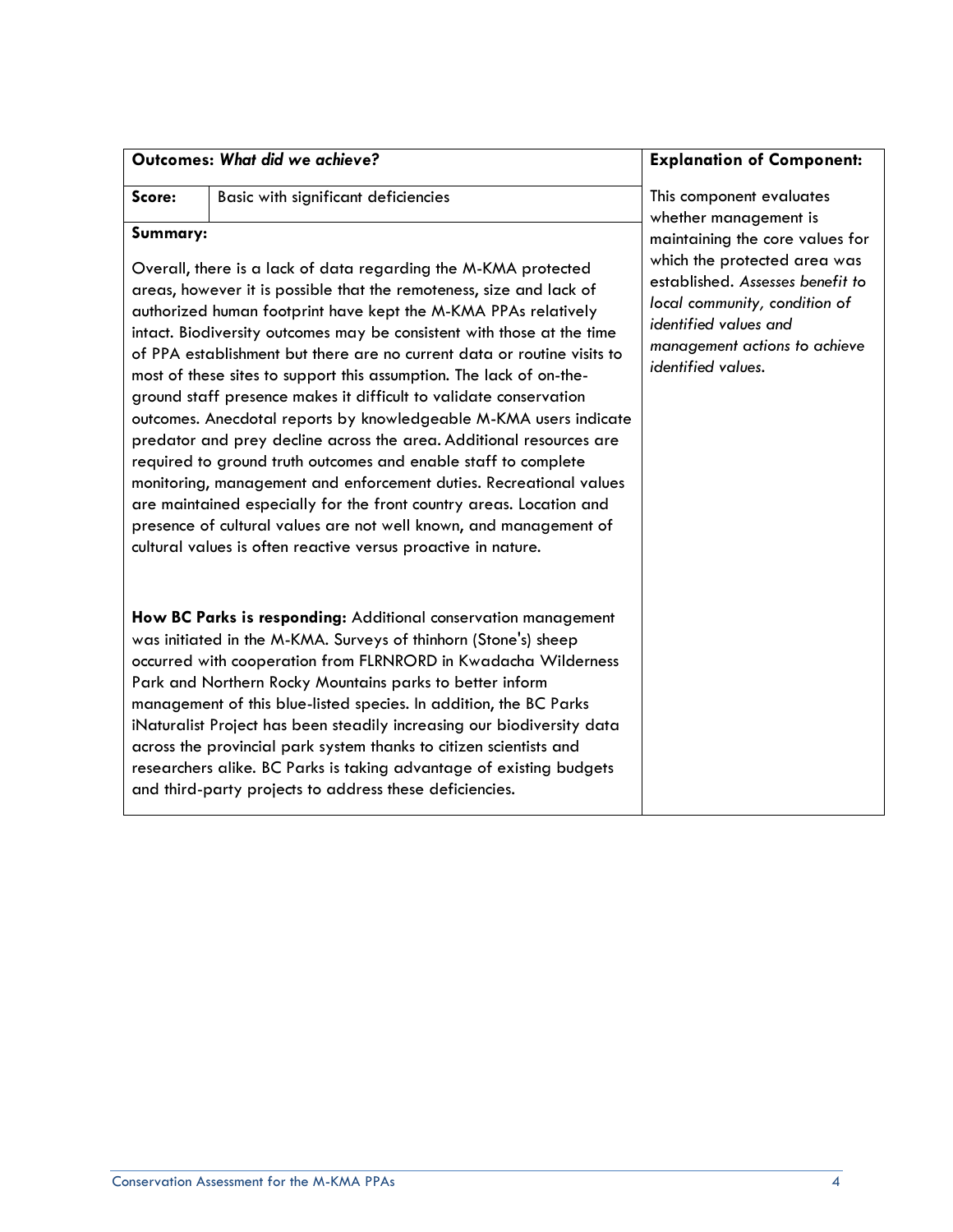# *Appendix A – Key values in the M-KMA PPAs*

| <b>VARIABLES</b>                                          | <b>Standardized Conservation</b><br>Value | <b>State of Value</b> |
|-----------------------------------------------------------|-------------------------------------------|-----------------------|
| Terrestrial Ecosystems (Representation)                   | 100                                       | Excellent             |
| <b>Species of Concern</b>                                 |                                           |                       |
| Rare/Tracked Species (Species of Conservation<br>Concern) | 100                                       | Excellent             |
| Diversity of Rare/Tracked Species                         | 100                                       | Excellent             |
| Degree of Endemism (Uniqueness)                           | 75                                        | Moderately high       |
| Range Extension Species                                   | Unknown                                   | Unknown               |
| <b>Remnant Species or Communities</b>                     | 75                                        | Moderately high       |
| Species Loss                                              | 100                                       | Excellent             |
| Keystone Species                                          | 100                                       | Excellent             |
| <b>Apex Predators</b>                                     | 100                                       | Excellent             |
| <b>Special or Unique Habitats</b>                         |                                           |                       |
| Rare Habitats/Ecological Communities                      | Unknown                                   | Unknown               |
| <b>Legal or Policy Defined Critical Habitats</b>          |                                           |                       |
| Legally Defined Critical ('Essential') Habitat            | 0                                         | Unknown               |
| Wildlife Habitat Features/Focal Habitats                  | 100                                       | Excellent             |
| <b>Special Features</b>                                   |                                           |                       |
| Special Landforms/Features                                | 100                                       | Excellent             |
| <b>Ecological Function</b>                                |                                           |                       |
| Number of Movement Corridors                              | 100                                       | Excellent             |
| Significance of Movement Corridors                        | 100                                       | Excellent             |
| Source/Sink                                               | 100                                       | Excellent             |
| <b>Hydrologic Function</b>                                |                                           |                       |
| <b>Watershed Completeness</b>                             | 100                                       | Excellent             |
| Lotic Connectivity                                        | 100                                       | Excellent             |